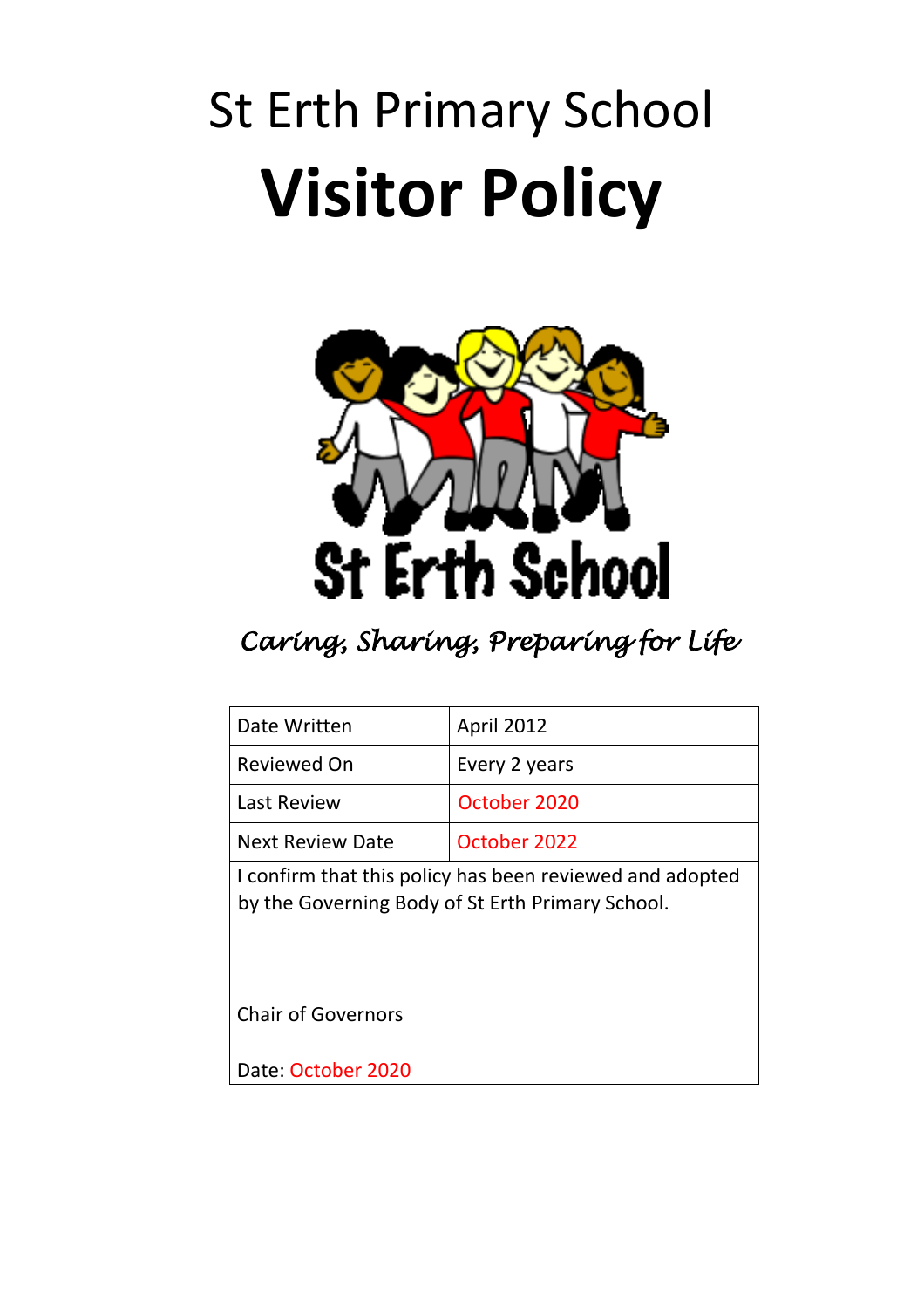The visitor policy is for the safety of our pupils and staff and we ask for cooperation from staff, pupils, parents and visitors.

- We welcome all parents and visitors to St Erth School. Parents and visitors are required to report to the reception desk by the main entrance and sign in. They will be made aware of key safeguarding information and personel and conduct expected from visitors.
- All visitors must wear a visitor's badge.
- Any visitors on site who are not recognised, or who are not appropriately badged should be politely approached and accompanied to the reception desk for registration.
- St Erth School reserves the right to refuse entry or terminate a visit at any time.
- Visitors include parents, volunteers and governors

Visitors can be classified according to their degree of access to children:

**People working with children** - peripatetic teachers, sports coaches, LA employees, school nurses, volunteers.

Unless the visit is expected or the visitor is well known to the person admitting them, their identity should be confirmed.

All such visitors will have enhanced DBS check

If the clearance is not held by us we will require confirmation that appropriate clearance has been obtained and visitor will wear a badge issued by the organisation holding their DBS clearance.

**People working with things** - builders, gardeners and people working on computers or other equipment

Unless the visit is expected or the visitor is well known to the person admitting them, their identity should be confirmed and the authority of a member of staff be obtained. They will be issued with a visitor badge.

They are to be supervised while children are on the premises. The amount of supervision required is dependant on the visitors' actual or potential proximity to children and the schools knowledge of them.

**Escorted visitors** - parents and guardians, prospective parents, job candidates, other people who just want to see the school or talk to members of staff and anybody not in the above categories must be accompanied at all times